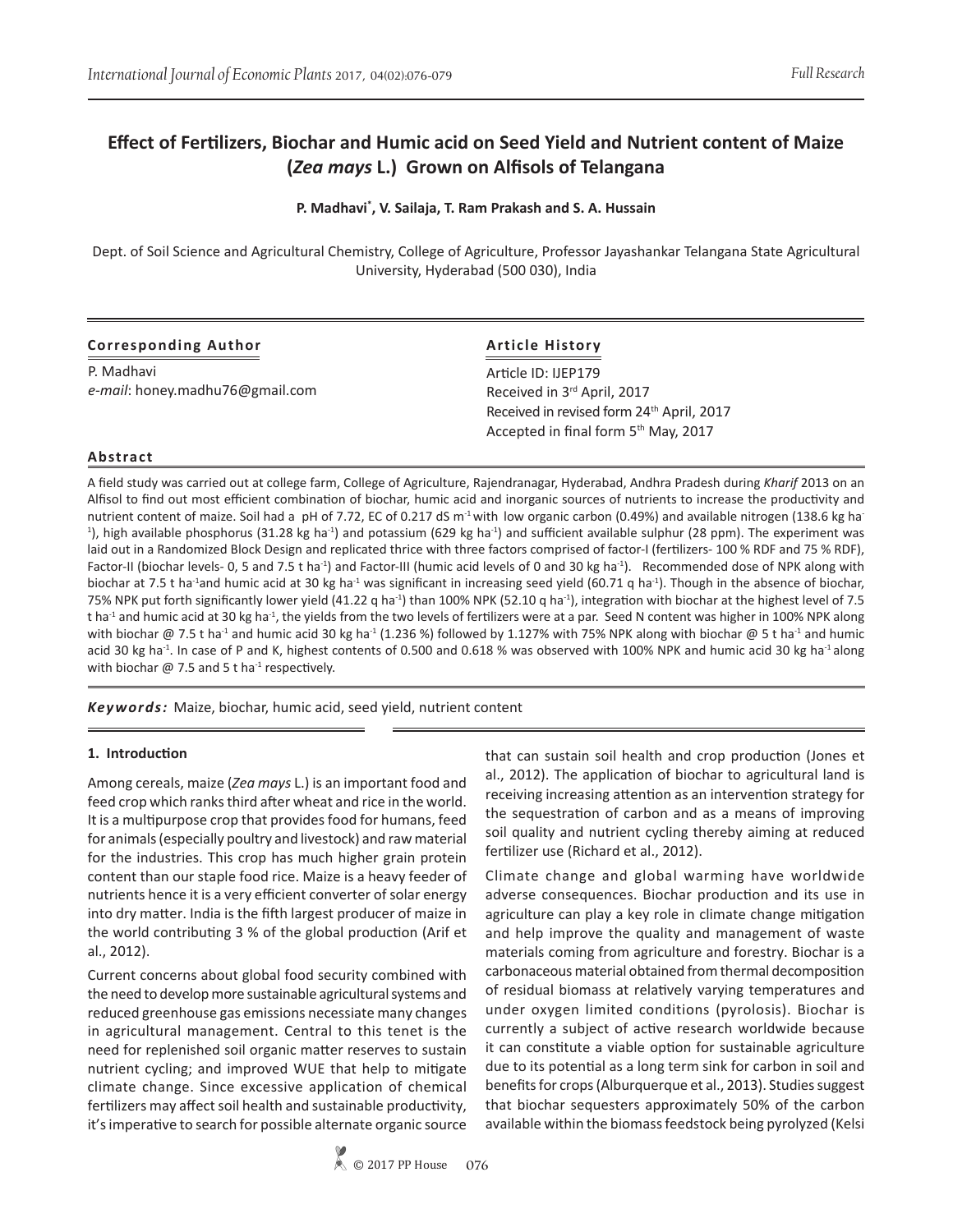Bracmort, 2010). Humic substances are major components of organic matter, have both direct and indirect effects on plant growth (Sangeetha et al*.,* 2006). Humic acid (HA) improves the physical chemical and biological properties of the soil and influences plant growth. Because of its molecular structure, it provides numerous benefits to crop production.

This present investigation is planned to integrate biochar with humic acid to evaluate its efficacy as a fertility amendment at varied fertiliser levels to increase the maize yield.

## **2. Materials and Methods**

This experiment was conducted during *kharif*, 2013 at the College Farm, Acharya N.G Ranga Agricultural University, Rajendranagar, Hyderabad situated at 17°19<sup>'</sup> N latitude, 78°23' E longitude and at an altitude of 542.6 m above mean sea level falls under the Southern Telangana agro-climatic zone of Andhra Pradesh. The details of the material used and the methods adopted during the course of the present investigation are described under appropriate headings.

Some physical and chemical properties of the soil were analysed. Its texture was determined by Bouyoucos hydrometer method (Piper, 1966). The pH and Electrical conductivity of the soil samples were determined in soil: water (1:2) suspension using a glass electrode pH meter and conductivity meter, respectively. Organic carbon percentage in soil sample was determined by wet digestion method (Walkley and Black, 1934). Available nitrogen in soil sample was estimated by alkaline permanganate method (Subbiah and Asija, 1956). Available phosphorus in soil sample was extracted with NaHCO<sub>3</sub> (0.5M) and the phosphorus in the extract was estimated by colorimetric method using ascorbic acid as the reductant; the intensity of blue colour developed

was read in spectrophotometer at 680 nm (Watanabe and Olsen, 1965). Available potassium in the soils was extracted by employing Ammonium Acetate (NN) and determined by aspirating the extract to the ELICO Flame photometer (Jackson, 1973). Available sulphur in soil samples was extracted with calcium chloride (0.15%) solution (Williams and Steinbergs, 1961) and sulphur in the extract was estimated by turbidimetric method on UV-Visible spectrophotometer at 410 nm (Chesnin and Yien, 1963).

#### **3. Results and Discussion**

## *3.1. Seed yield*

The two levels of inorganic NPK were significantly the seeds yields being 55.6 and 49.33 q ha<sup>-1</sup> respectively. Biochar application across the fertilisers and humic acid levels showed a significant increase to 57.04 q ha<sup>-1</sup> as against 48.35 q ha<sup>-1</sup> in the control. Individual application of humic acid also had a significant positive effect on the seed yield of maize.

Integrated application of recommended dose of NPK, biochar at 7.5 t ha<sup>-1</sup> and humic acid at 30 kg ha<sup>-1</sup> was significant in increasing seed yield. Though in the absence of biochar, 75% NPK put forth significantly lower yield to that of 100% NPK, integration at the highest level of 7.5 t ha $4$  the yields from the two levels of fertilisers were on a par with the corresponding yields of 58.52 and 55.56 q ha $^{-1}$  (Table 1). It may be inferred that the use of biochar as a soil amendment may reduce fertilizer use while at the same time maintaining high crop yield, even though an increase in crop yield did not occur with increasing fertilizer application rates in the absence of biochar in this study. Similar synergetic effects have also been reported in previous field study (Yamato et al., 2006; Arif et al., 2012).

| Table 1: Seed yield (q ha <sup>-1</sup> ) of maize as influenced by fertiliser, biochar and humic acid levels and their interaction |                                                 |       |       |                                            |       |                                                       |       |                             |                 |       |  |  |  |
|-------------------------------------------------------------------------------------------------------------------------------------|-------------------------------------------------|-------|-------|--------------------------------------------|-------|-------------------------------------------------------|-------|-----------------------------|-----------------|-------|--|--|--|
| <b>Treatments</b>                                                                                                                   | BC $@0$ tha <sup>-1</sup>                       |       |       | BC @ 5.0 t ha <sup>-1</sup>                |       |                                                       |       | BC @ 7.5 t ha <sup>-1</sup> | Fertiliser mean |       |  |  |  |
| Fertiliser levels                                                                                                                   | HA,                                             | HA,   | Mean  | HA.                                        | HA.   | Mean                                                  | HA.   | HA.                         | Mean            |       |  |  |  |
| 100% NPK                                                                                                                            | 52.10                                           | 54.43 | 53.27 | 56.04                                      | 54.01 | 55.02                                                 | 56.32 | 60.71                       | 58.51           | 55.60 |  |  |  |
| <b>75% NPK</b>                                                                                                                      | 41.22                                           | 45.63 | 43.43 | 48.17                                      | 49.85 | 49.01                                                 | 54.43 | 56.68                       | 55.55           | 49.33 |  |  |  |
| Mean                                                                                                                                | 46.66                                           | 50.03 | 48.35 | 52.10                                      | 51.92 | 52.02                                                 | 55.37 | 58.69                       | 57.04           | 52.47 |  |  |  |
| CV(%)                                                                                                                               | 5.22                                            |       |       |                                            |       |                                                       |       |                             |                 |       |  |  |  |
| $CD (p=0.05)$                                                                                                                       | Fert. = 1.89; Biochar = 2.32; Humic acid = 1.89 |       |       | mic acid=N.S; Fert.xbiocharxhumicxacid=N.S |       | Fert.xbiochar=3.28; Fert.xhumic acid=N.S; Biocharxhu- |       |                             |                 |       |  |  |  |

## *3.2. Nutrient content*

Seed contained significantly higher mean N of 1.074% when the crop was fed with the recommended dose of NPK as compared to 1.002% when fertiliser level was reduced to 75%. The increased N content of plant with the application of recommended NPK is due to higher additions into available N pool of the soil. Similar results were reported by Kalhapure et al*.*, 2013). The interaction between fertilisers and biochar

significantly increased the N content of seed from 0.98% with 75% NPK alone to 1.14 % with recommended NPK when applied in combination with 7.5  $t$  ha<sup>-1</sup>of biochar. Even at the reduced level of fertilisers, the integration with biochar at 5 t ha<sup>-1</sup> was on par with the N content when recommended NPK alone was applied (Table 2). Lehmann et al. (2003) found that the NH $_4^+$  adsorbed by biochar reduces the rate of nitrification thus preventing leaching losses and makes it available to the crop at stages of its requirement with concomitant increase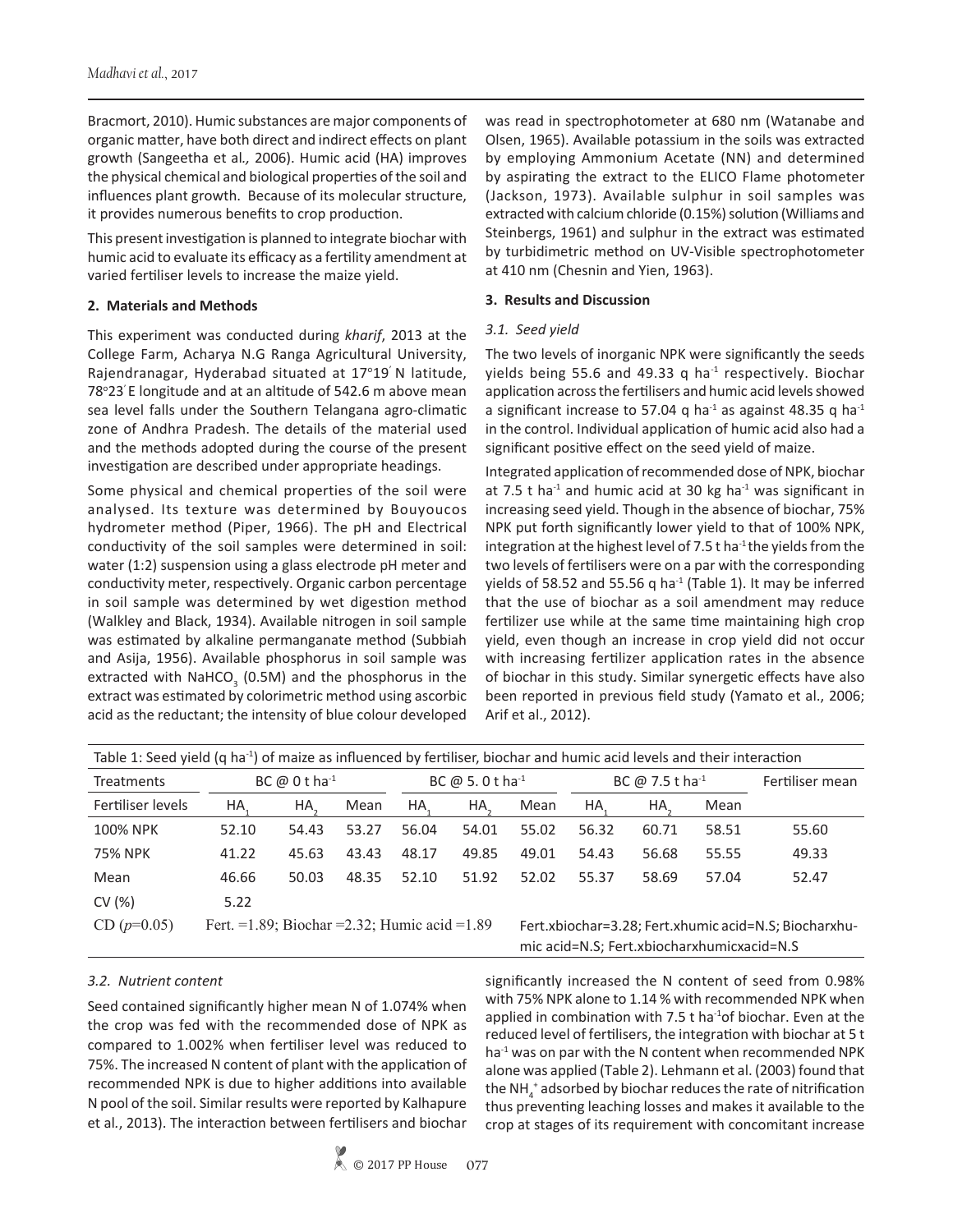*International Journal of Economic Plants* 2017, 04(02):076-079

|                                                           | Table 2: Nitrogen content (%) of maize seed as influenced by fertiliser, biochar and humic acid levels and their interaction |                           |       |       |                             |       |       |                             |                 |                                                                                                            |  |  |  |  |
|-----------------------------------------------------------|------------------------------------------------------------------------------------------------------------------------------|---------------------------|-------|-------|-----------------------------|-------|-------|-----------------------------|-----------------|------------------------------------------------------------------------------------------------------------|--|--|--|--|
| <b>Treatments</b>                                         |                                                                                                                              | BC $@0$ tha <sup>-1</sup> |       |       | BC @ 5.0 t ha <sup>-1</sup> |       |       | BC @ 7.5 t ha <sup>-1</sup> | Fertiliser mean |                                                                                                            |  |  |  |  |
| Fertiliser levels                                         | HA.                                                                                                                          | HA.                       | Mean  | HA.   | HA.                         | Mean  | HA.   | HA.                         | Mean            |                                                                                                            |  |  |  |  |
| <b>100% NPK</b>                                           | 0.953                                                                                                                        | 1.065                     | 1.009 | 1.109 | 1.038                       | 1.073 | 1.047 | 1.236                       | 1.141           | 1.074                                                                                                      |  |  |  |  |
| <b>75% NPK</b>                                            | 0.844                                                                                                                        | 1.115                     | 0.979 | 0.971 | 1.127                       | 1.049 | 0.939 | 1.015                       | 0.977           | 1.002                                                                                                      |  |  |  |  |
| Mean                                                      | 0.899                                                                                                                        | 1.090                     | 0.994 | 1.040 | 1.082                       | 1.061 | 0.993 | 1.125                       | 1.059           | 1.038                                                                                                      |  |  |  |  |
| CV(%)                                                     | 8.36                                                                                                                         |                           |       |       |                             |       |       |                             |                 |                                                                                                            |  |  |  |  |
| $CD (p=0.05)$<br>Fert.=0.060; Biochar=N.S; Humic acid=N.S |                                                                                                                              |                           |       |       |                             |       |       |                             |                 | Fert. x biochar=0.104; Fert x humic acid=N.S; Biocharx-<br>humic acid=N.S; Fert x biocharxhumic x acid=N.S |  |  |  |  |

#### in N uptake by the crop.

Significantly higher P content of 0.484% was obtained with the application of recommended NPK against 0.427% with 75% NPK. Application of biochar levels and humic acid levels were not significant for P content for maize seed. The interaction between fertilisers and biochar resulted significantly increased P content from 0.422% when 75% NPK along with biochar @ 5 t ha<sup>-1</sup> to 0.498% with recommended NPK along with biochar  $\omega$ 7.5  $t$  ha<sup>-1</sup>. These results were on par with treatment receiving recommended NPK alone (Table 3).

Individual application of fertilisers, biochar and humic acid showed a significant influence on K content of maize seed, while integrated effect was not exerted. Recommended NPK resulted in a significantly higher K content of 0.586% against 0.475% with a reduced level (NPK) of fertilisers. Graded levels of biochar application showed a significant increase in K content from 0.520 to 0.590% when applied at 7.5 t ha $^{-1}$ . This might be due to the release of adsorbed K from biochar resulting in higher absorption. Seed K content showed an increase from 0.520 to 0.538% with the application of humic

| Table 3: Phosphorus content (%) of maize seed as influenced by fertiliser, biochar and humic acid levels and their interaction |                                          |       |       |                             |       |       |                                                                                                    |                             |                 |       |  |  |  |
|--------------------------------------------------------------------------------------------------------------------------------|------------------------------------------|-------|-------|-----------------------------|-------|-------|----------------------------------------------------------------------------------------------------|-----------------------------|-----------------|-------|--|--|--|
| <b>Treatments</b>                                                                                                              | BC $\omega$ 0 t ha <sup>-1</sup>         |       |       | BC @ 5.0 t ha <sup>-1</sup> |       |       |                                                                                                    | BC @ 7.5 t ha <sup>-1</sup> | Fertiliser mean |       |  |  |  |
| Fertiliser levels                                                                                                              | HA,                                      | HA.   | Mean  | HA.                         | HA.   | Mean  | HA.                                                                                                | HA.                         | Mean            |       |  |  |  |
| <b>100% NPK</b>                                                                                                                | 0.464                                    | 0.489 | 0.480 | 0.468                       | 0.481 | 0.474 | 0.496                                                                                              | 0.500                       | 0.498           | 0.484 |  |  |  |
| <b>75% NPK</b>                                                                                                                 | 0.422                                    | 0.43  | 0.430 | 0.404                       | 0.44  | 0.422 | 0.417                                                                                              | 0.446                       | 0.431           | 0.427 |  |  |  |
| Mean                                                                                                                           | 0.443                                    | 0.459 | 0.451 | 0.436                       | 0.460 | 0.450 | 0.456                                                                                              | 0.473                       | 0.464           | 0.455 |  |  |  |
| CV(%)                                                                                                                          | 4.94                                     |       |       |                             |       |       |                                                                                                    |                             |                 |       |  |  |  |
| $CD (p=0.05)$                                                                                                                  | Fert.=0.016; Biochar=N.S; Humic acid=N.S |       |       |                             |       |       | Fert.×biochar=0.027; Fert.×humic acid=N.S;<br>Biochar×humic acid=N.S; Fert.×biocharxhumic×acid=N.S |                             |                 |       |  |  |  |

acid at 30 kg ha<sup>-1</sup> across the fertilisers and biochar (Table 4). Sulphur content of maize seed was influenced significantly by fertiliser levels alone across biochar and humic acid. Significantly higher mean S % of 0.336 was obtained with the application of recommended NPK as against 0.322 with 75% NPK (Table 5). Increased sulphur content with higher NPK level could be due to the synergistic interaction between P and S that enabled enhanced root activity and more absorption of

| Table 4: Potassium content (%) of maize seed as influenced by fertiliser, biochar and humic acid levels and their interaction |                           |                 |       |                             |                            |       |                              |                                        |                 |       |  |  |  |
|-------------------------------------------------------------------------------------------------------------------------------|---------------------------|-----------------|-------|-----------------------------|----------------------------|-------|------------------------------|----------------------------------------|-----------------|-------|--|--|--|
| <b>Treatments</b>                                                                                                             | BC $@0$ tha <sup>-1</sup> |                 |       | BC @ 5.0 t ha <sup>-1</sup> |                            |       |                              | BC $\omega$ 7.5 t ha <sup>-1</sup>     | Fertiliser mean |       |  |  |  |
| Fertiliser levels                                                                                                             | HA.                       | HA <sub>a</sub> | Mean  | HA.                         | HA <sub>2</sub>            | Mean  | HA.                          | HA.                                    | Mean            |       |  |  |  |
| 100% NPK                                                                                                                      | 0.563                     | 0.574           | 0.569 | 0.585                       | 0.566                      | 0.580 | 0.598                        | 0.618                                  | 0.608           | 0.586 |  |  |  |
| 75% NPK                                                                                                                       | 0.469                     | 0.474           | 0.472 | 0.352                       | 0.415                      | 0.380 | 0.557                        | 0.587                                  | 0.572           | 0.475 |  |  |  |
| Mean                                                                                                                          | 0.516                     | 0.524           | 0.520 | 0.468                       | 0.490                      | 0.480 | 0.577                        | 0.602                                  | 0.590           | 0.528 |  |  |  |
| CV(%)                                                                                                                         | 7.04                      |                 |       |                             |                            |       |                              |                                        |                 |       |  |  |  |
| $CD (p=0.05)$                                                                                                                 | Fert. $= 0.026$           |                 |       |                             |                            |       | Fert, x biochar = $N.S$      |                                        |                 |       |  |  |  |
|                                                                                                                               | $Biochar = 0.032$         |                 |       |                             | Fert, x humic acid = $N.S$ |       |                              |                                        |                 |       |  |  |  |
|                                                                                                                               | Humic acid $=0.026$       |                 |       |                             |                            |       | Biochar x humic acid = $N.S$ |                                        |                 |       |  |  |  |
|                                                                                                                               |                           |                 |       |                             |                            |       |                              | Fert, x biochar x humic x acid = $N.S$ |                 |       |  |  |  |

S from the soil.